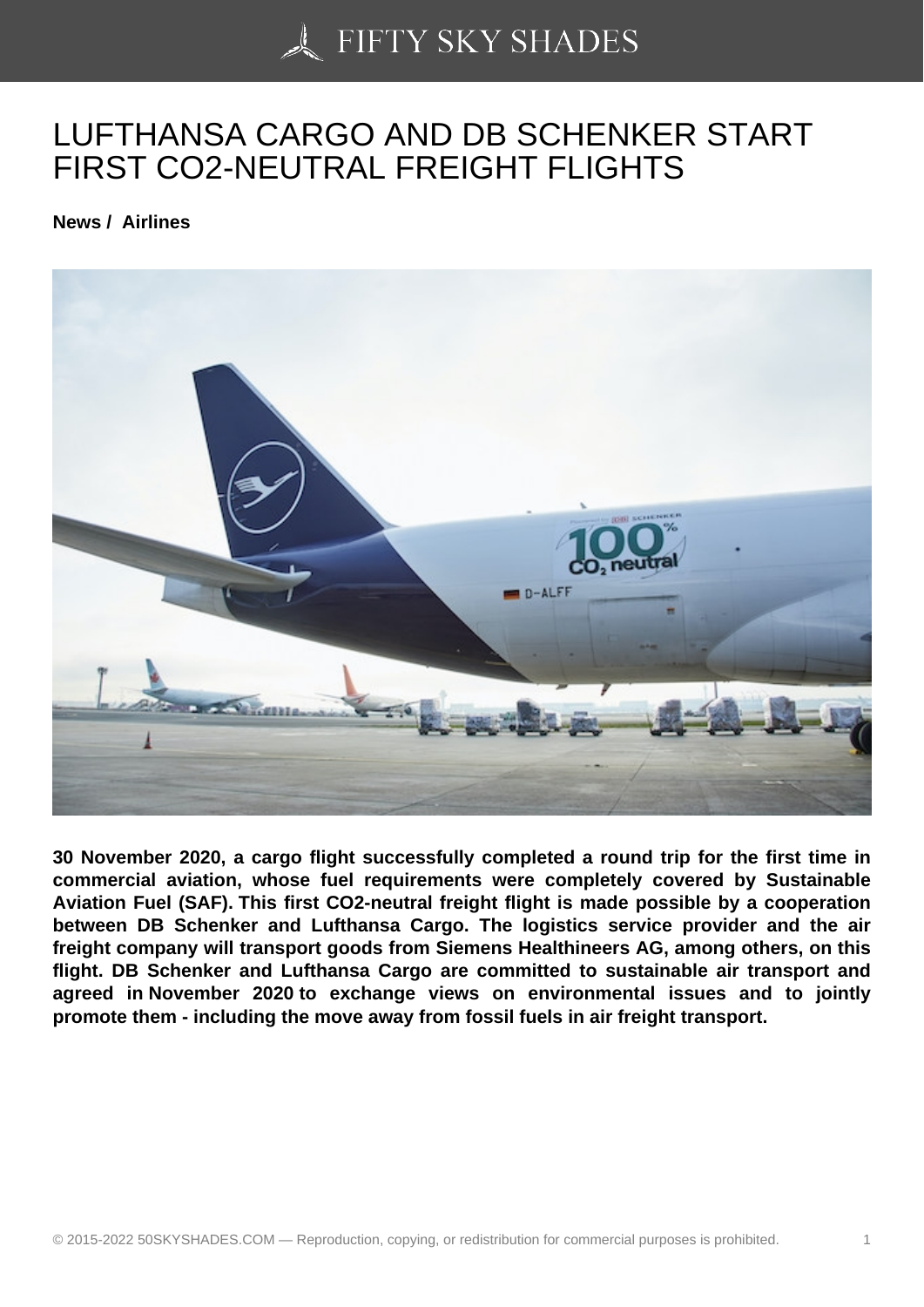**"We are already further ahead than many think when it comes to climate protection in air freight. We can demonstrate this with the first CO2-neutral freight flight in history," says Jochen Thewes, CEO of DB Schenker. "With the start of the 2021 summer flight schedule, DB Schenker will offer greenhouse gas-neutral air freight as a regular product. As a logistics provider, DB Schenker is the link between the loading industry and the airlines in order to actually implement climate protection in air freight. I am convinced that there is a great demand for this type of green transport and I am looking forward to seeing who will follow suit," continues Jochen Thewes.**

**"With this flight we are committed to the increased research and use of SAF so that sufficient quantities of the alternative fuel will be available in the future. In addition to investments in a modern freighter fleet, our commitment to this CO2-neutral flight also contributes to the United Nations' 'Climate Action' sustainability goal. Because Lufthansa Cargo takes its corporate responsibility very seriously and is actively taking measures to meet this responsibility and relieve the environment," explained Peter Gerber, CEO of Lufthansa Cargo.**



"COVID-19 caused an unprecedented market environment and extreme volatility in supply chains. I feel proud that under such circumstances, DB Schenker together with Lufthansa Cargo have continued to prioritize climate protection. We are providing solutions for our customers to offer increasingly empowered consumers the possibility of making low carbon choices. I look forward to seeing more industry partners and customers join us," says Christopher Pollard, CEO of DB Schenker Greater China at an event in Shanghai.

"The first carbon-neutral freighter flight is just the beginning. Together with DB Schenker, we are discussing the operation of even more sustainable flights starting with the 2021 summer schedule. We will continue to commit ourselves to further reduce emissions and to protect our precious environment," explained Janet Mi, China's Chief Representative of Lufthansa Cargo.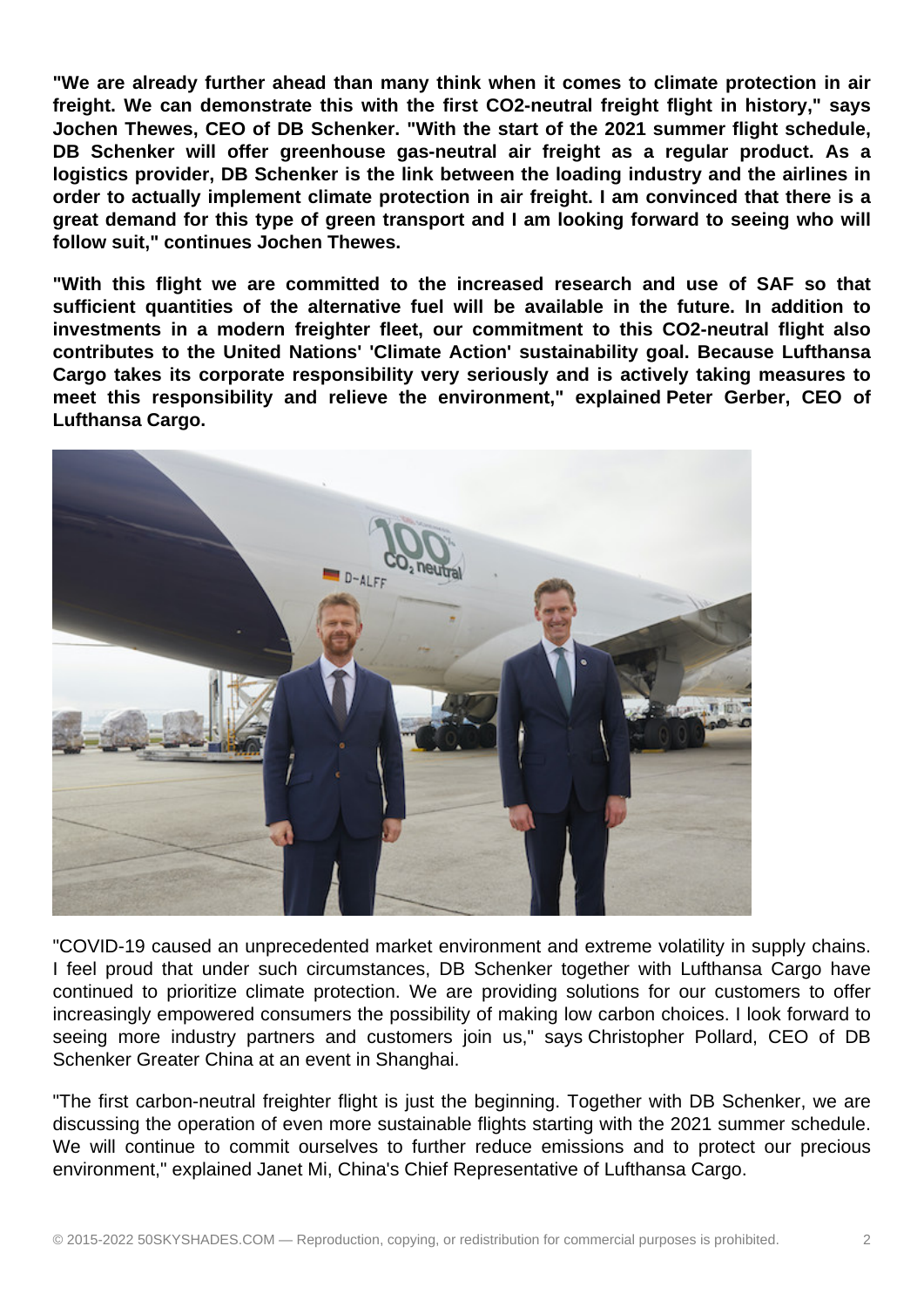Sustainable Aviation Fuel (SAF) refers to sustainable, synthetic kerosene. It is currently produced mainly from biomass, for example from sustainable or recyclable vegetable and cooking oils. In future, non-plant-based renewable fuels will also be available. The best-known production process for this is the so-called power-to-liquid concept (PtL) based on renewable electricity, water and CO2.

By using SAF, the fossil CO2 emissions of a flight with conventional kerosene are completely avoided. During combustion in the engine, only CO2 is released that was previously removed from the atmosphere, for example during plant growth. SAF is thus the first real alternative to fossil aviation fuel and the key to climate-friendly, CO2-neutral air traffic.

In addition, DB Schenker and Lufthansa Cargo are also using a reforestation project to compensate for the CO2 emissions and other greenhouse gases that result from the production of the biomass, processing and transport of the SAF. This ensures that the flights are completely greenhouse gas neutral overall.

The SAF used can be added to conventional kerosene as a so-called drop-in fuel and is therefore practical and suitable for everyday use without the need for adjustments to the aircraft and the supply logistics chain. For this reason, a quantity of SAF corresponding to the fuel requirements for the flights from Frankfurt to Shanghai and back is fed into the refueling system at Frankfurt Airport. Each aircraft subsequently refueled from the fuel depot receives and physically consumes a small amount of SAF. However, the CO2 avoidance achieved in this way is credited in full to Lufthansa Cargo and DB Schenker.

This is the first step in a joint effort agreed in November to move away from fossil fuels in aviation. The aim of the cooperation is, among other things, the regular exchange of information, the promotion of environmentally friendly technologies such as SAF. DB Schenker and Lufthansa Cargo combine the start of their first CO2-neutral flights with a call to shippers, logistics providers, airfreight carriers and also politicians to work together on expanding production and infrastructure and thus improving the availability of sustainable aviation fuel. Both companies are leading the way and will regularly offer CO2-neutral air freight as a product for the shipping industry from the summer flight schedule onwards.